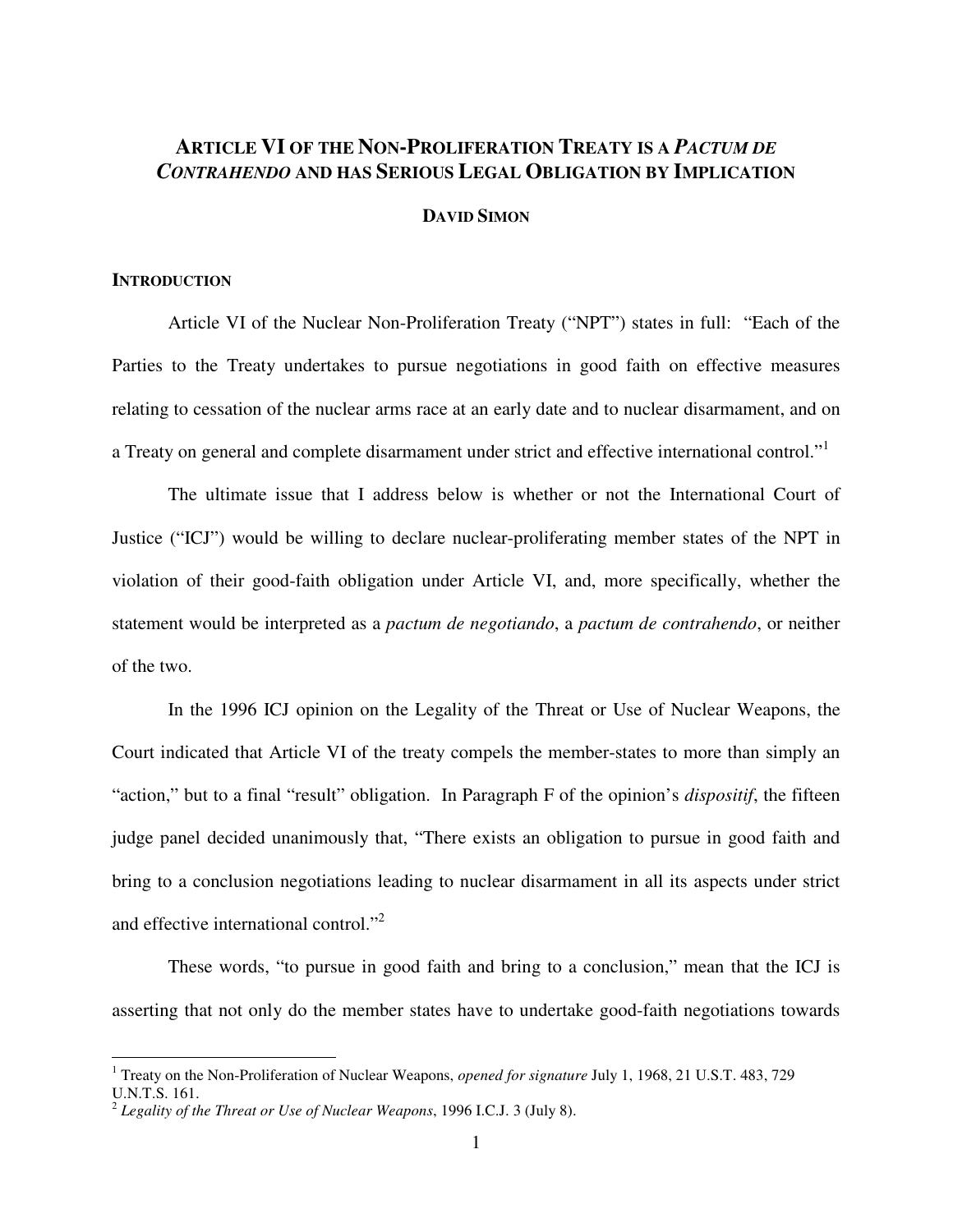complete nuclear disarmament, but that the member states have a duty to *complete those negotiations with a result*: the ultimate and completely comprehensive nuclear disarmament treaty. What the other terms of this ultimate treaty might be are anyone's guess, but the ICJ implies that one line must be in the treaty: complete nuclear disarmament by all member states.

If this is so, and if the ICJ is willing to hold that this results-based duty is legally binding, then the ICJ means to say that Article VI is more than just an agreement to future negotiations (*pactum de negotiando*), but actually an agreement to come to an understanding (*pactum de contrahendo*). This second type of agreement, in principle, could be upheld in court *prior* to the actual creation and ratification of the document – prior to the creation of the ultimate treaty. This means that NPT member-state parties could pursue an injunction in the ICJ against nuclearproliferating member-states (U.K., U.S.A. etc.) under the legal argument that their proliferation actions are in violation of the good-faith duty to negotiate and actually create an ultimate nuclear disarmament under the Article VI NPT auspices.

To make this argument robust, I will discuss three elements. First, I will define and show support for the understanding of what a *pactum de contrahendo* looks like. Second, I will explain what the legal obligations of *pacta de contrahendo* are and explain that those obligations significantly differ from *pacta de negotiando*. Finally, I will apply these definitions, examples and findings to the ICJ case interpretation of Article VI of the NPT and show that the Article is a *pactum de contrahendo*, that it has legally enforceable meaning, and that there are implications for the nuclear non-proliferation regime. Ultimately, this process and analysis cannot take place in a political vacuum. I will also address the political realities of, and possible alternatives to, my findings.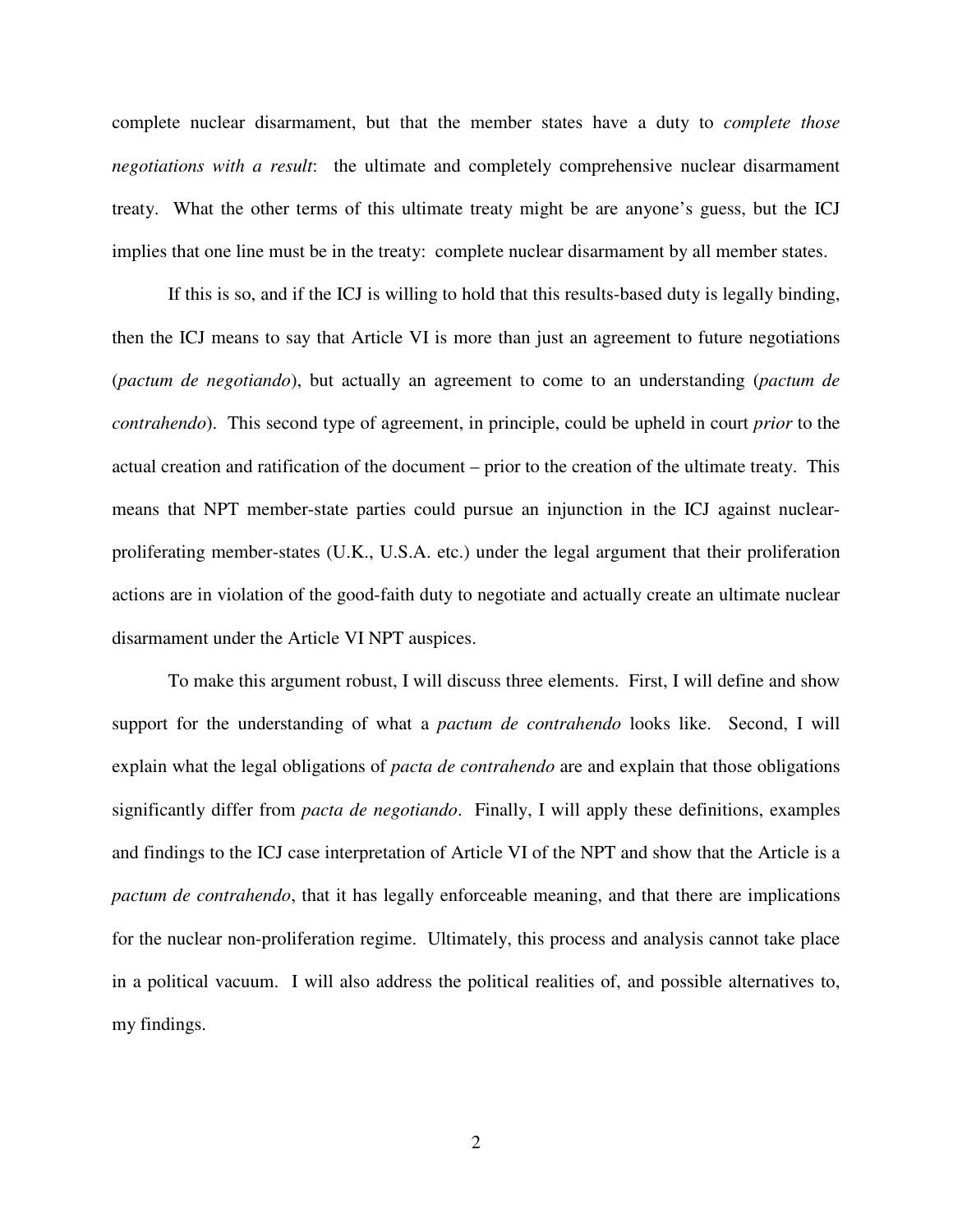# **PART I: SHOWING THE EXISTENCE OF** *PACTA DE CONTRAHENDO***, COURTS' USE OF THEM, AND DEFINING SUCH A PACTUM BY THE TERMS OF THE AGREEMENT**

In his 1961 treatment of the subject in *The Law of Treaties*, Lord McNair states that *pactum de contrahendo* "is correctly applied to an agreement by a State to conclude a later and final agreement . . . When they are expressed with sufficient precision, they create valid obligations . . . "<sup>3</sup> This definition asks for "sufficient precision," something that I will address later in regards to Article VI of the NPT. I agree with Lord McNair when he continues,

"Less happily in our opinion, the term *pactum de contrahendo* is applied to an obligation asserted by two or more parties to negotiate in the future with a view to the conclusion of a treaty. This is a valid obligation upon the parties to negotiate in good faith, and a refusal to do so amounts to a breach of the obligation. But the obligation is not the same as an obligation to conclude a treaty or to accede to an existing treaty, and the application to it of the label *pactum de contrahendo* can be misleading and should be avoided." 4

The second type of obligation to which Lord McNair is referring would be a *pactum de negotiando*. Here, Lord McNair quite succinctly lays out the main difference between the two pacta and the common misuse of their terms interchangeably.

*Pactum de contrahendo* is a Latin term of art that has been used in international law tribunals as a general principle of law. "Amongst other general principles which arbitral tribunals often have had recourse to are: the autonomy of the will of the parties, the *pactum de contrahendo*,<sup>5</sup> abus de droit<sup>6</sup> . . . and the duty of full disclosure."<sup>7</sup> The term has been used as distinguished from a *pactum de negotiando* in court cases, law review articles, and legal commentaries. At its core, a *pactum de contrahendo* creates a legal obligation that binds the parties of the original pactum to negotiate in good faith *and* to come to some positive result on an

<sup>3</sup> Arnold Duncan McNair, THE LAW OF TREATIES 27, 29 (2nd ed., 1961).

<sup>4</sup> *Id*. *See also* Tacna-Arica Arbitration, 2 R.I.A.A. 92 (1925).

 $5$  Gov't of Kuwait v. Am. Indep. Oil Co., 66 I.L.R. 518, 575 (1984).

 $6$  Libyan Oil v. Gov't of the Libyan Republic, 20 I.L.M. 1, 196 (1977).

<sup>7</sup> A. F. M. Maniruzzaman, *International Development Law as Applicable Law to Economic Development Agreements: A Prognostic View*, 20 WIS INT'L L.J. 1 (2001).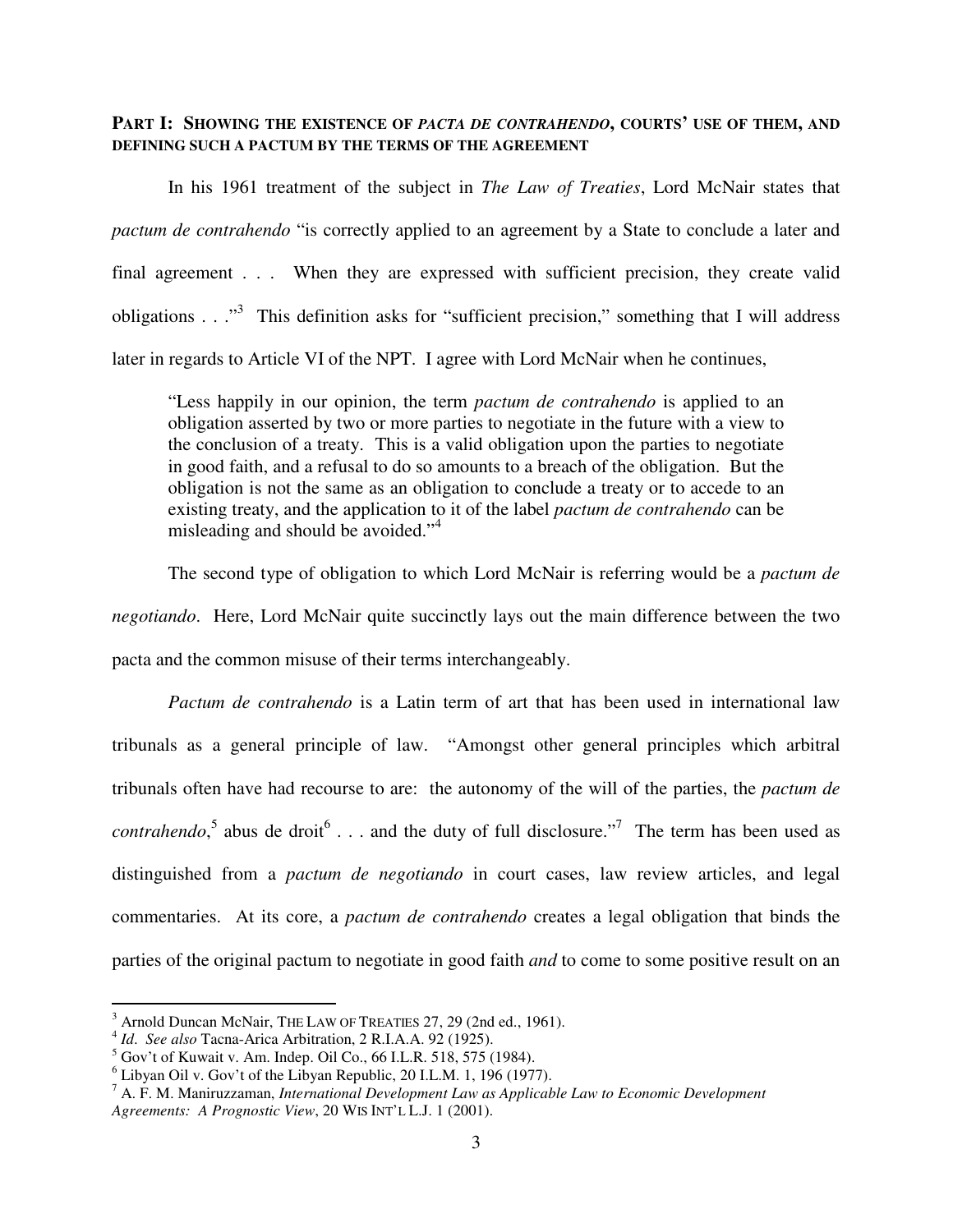issue mentioned in the *pactum de contrahendo*. The Latin term *pactum* comes from "paciscor," meaning to make a bargain or an agreement, to covenant or contract. <sup>8</sup> *Contrahendo* comes from the Latin root "contraho," meaning to draw together, to conclude, or to complete any arrangement. 9 Therefore, quite literally, the phrase *pactum de contrahendo* means to agree to complete an arrangement.

Some scholars, such as Miaha de la Muela, Kron, and Marion, believe that the increased obligation arising out of a *pactum de contrahendo* (as opposed to a *pactum de negotiando*) is, perhaps, an increased duty to submit to arbitration over a nonnegotiable dispute.<sup>10</sup> Other scholars, including Lord McNair, Oppenheim, Lauterpacht, and Hahn, believe that the *pactum de contrahendo* creates an absolute obligation to conclude an agreement.<sup>11</sup>

Ulrich Beyerlin, the author of the *Pactum de Contrahendo, Pactum de Negotiando* entry in the Encyclopedic Dictionary of International Law, argues that "there is no relevant distinction between the two pacta in the legal quality of the obligations resulting from [them]. $1^{12}$  Beyerlin's argument aside, once I establish that a *pactum de contrahendo* does create more burdensome legal requirements on the member-states, actually deciding on what a *pactum de contrahendo* looks like creates a new topic to debate.

#### **PART II: THE LEGAL OBLIGATIONS OF A** *PACTUM DE CONTRAHENDO* **AND THE LEGAL REMEDIES**

As previously mentioned, there is a divide in the legal texts as to the extent of legal obligations arising from a *pactum de contrahendo*. The texts do agree that a *pactum de*

<sup>8</sup> University of Notre Dame Latin Dictionary and Grammar Aid *available at*

http://www.nd.edu/~archives/latgramm.htm (last visited Apr. 15, 2005).

<sup>9</sup> *Id*.

<sup>10</sup> Ulrich Beyerlin, *Pactum de Contrahendo, Pactum de Negotiando*, *in* 3 ENCYCLOPEDIA OF PUBLIC INTERNATIONAL LAW 854, 858 (R. Bernhardt ed., 1997).

<sup>11</sup> *Id*.

<sup>12</sup> *Id*.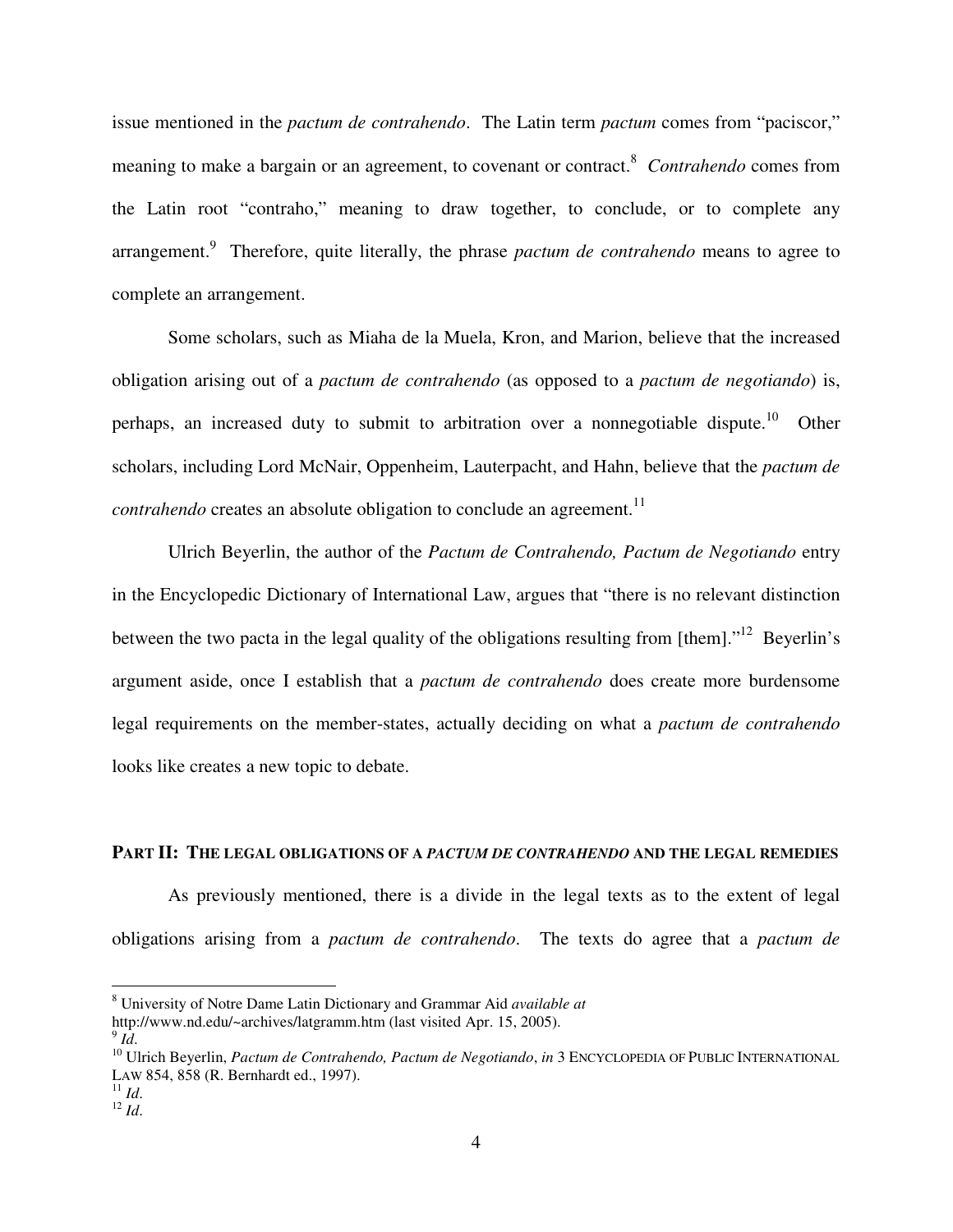*contrahendo* at the very minimum entails the obligations of a *pactum de negotiando*; namely, to negotiate further on the specified point in good faith. The next level up from the very minimum would be to incur the liability of arbitration or legal action if one of the parties was not negotiating at all, was not negotiating in good faith, or was pursuing endeavors that would be contrary to the intent of the subsequent agreement. At its highest level of legal duty, a *pactum de contrahendo* creates a legal obligation on all parties to the pactum to come to a mutually agreed-upon solution within the parameters of the original pactum. Failure to come to such an agreement (and failure to be actively engaged in finding common ground in order to solve the dilemma) would be actionable in court.

If a tribunal has an action before it in which one party argues that a document is a *pactum de contrahendo*, how will the court decide whether or not the document is indeed a *pactum de contrahendo* (in order to compel some sort of action or injunction against the other party) or simply an agreement to further discuss the issues therein? As McNair stated, the court would look to the specificity of the terms within the pactum, the actions of the parties that agreed to the pactum, and the intent of the parties as understood within the context of the pactum. Even the contrahendo-doubting Beyerlin offers an example of what a *pactum de contrahendo* might look like: "The two South Vietnamese parties shall sign an agreement on the internal matters of South Viet-Nam as soon as possible and do their utmost to accomplish this within ninety days after the cease-fire comes into effect  $\dots$   $\cdot$   $\cdot$  Beyerlin considers this to contain, "an absolute mutual obligation to conclude a further agreement on a specific problem."<sup>14</sup> I am inclined to agree with his evaluation and, furthermore, I would say that the parties could have taken each

<sup>13</sup> Agreement on Ending the War and Restoring Peace in Viet-Nam, Jan. 27, 1973, 935 U.N.T.S. 6, *quoted in* Ulrich Beyerlin, *supra* note 10, at 854, 856.

<sup>&</sup>lt;sup>14</sup> Ulrich Beyerlin, *supra* note 10, at 854, 856.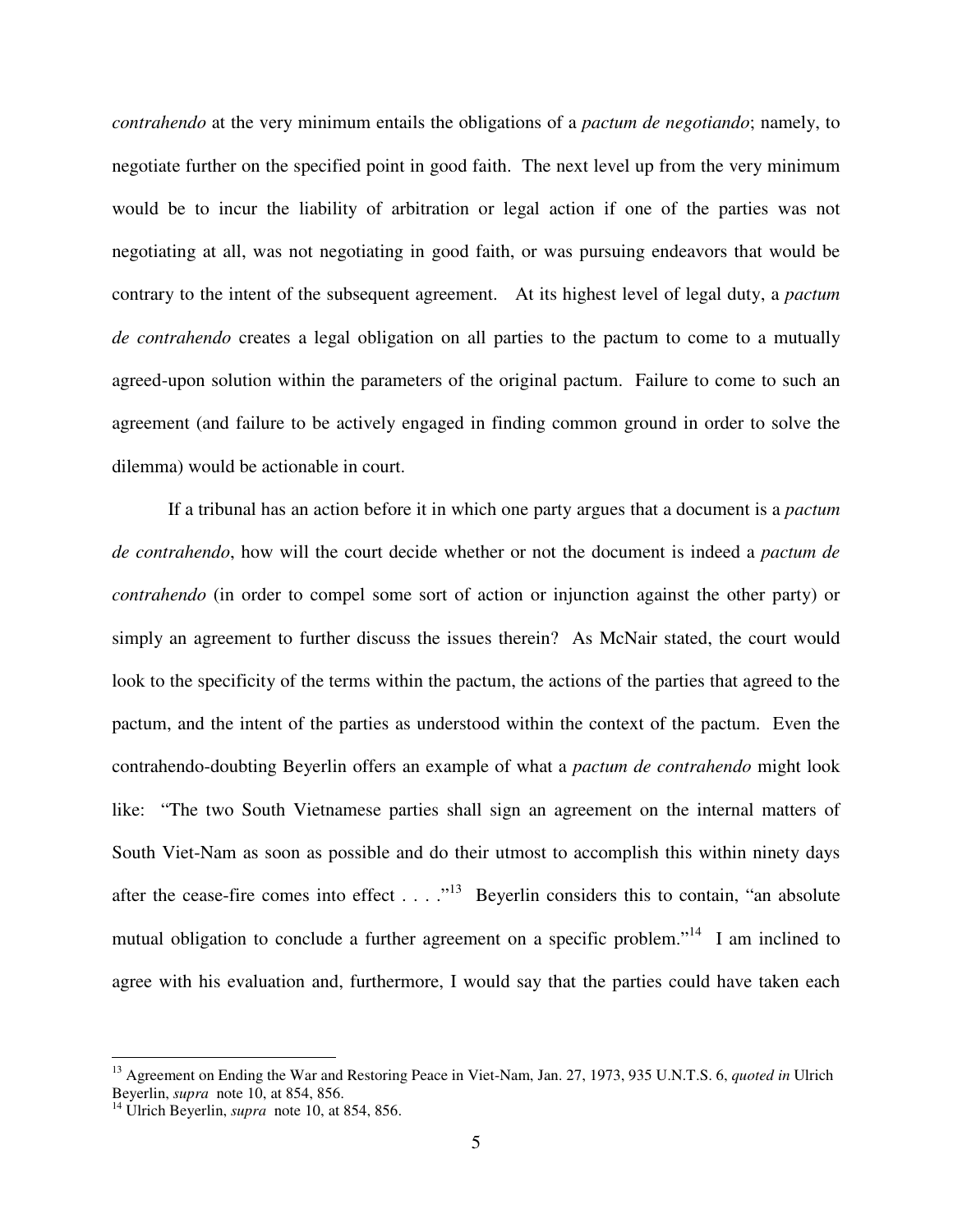other to court if one had been unwilling to pursue the subsequent agreement with all deliberate speed and good faith.

In contrast, Beyerlin cites the following as an example of a *pactum de negotiando*: "In order to achieve peace between them, the parties agree to negotiate in good faith with a goal of concluding within three months from the signing of this Framework a peace treaty between them." <sup>15</sup> Here, I disagree with Beyerlin's characterization of this phrase as clearly a *pactum de negotiando*. I argue that the good faith requirement to negotiate with a goal in mind and a stated timeline is specific. If four months pass and there is no peace treaty, and one of the parties is acting belligerently, then perhaps the other party might have an injunctive cause of action in international law to compel the other side to cease its belligerent activities. Just exactly what grounds either one of the parties would assert to have standing to sue is unclear. Therefore, for all intents and purposes, this nebulous goal and inability to specifically enforce a duty upon either party would probably be treated as a *pactum de negotiando*.

Beyond the misuse of the term *pactum de contrahendo*, some authors argue that a *pactum de contrahendo* does not have the full legal effect and force of a ratified treaty, which benefits from the full legal force of *pacta sunt servanda*. In describing the legal force of the provisions of the Article 14 technology transfers of the UN Convention on the Law of the Seas, Myron Nordquist writes that they are, "largely declaratory of policy goals, and [often] couched in the language of *pacta de contrahendo*." 16 These *pacta* are not legally enforceable as a legal duty, but rather set certain international standards or guidelines.<sup>17</sup> One reason that the technology

<sup>15</sup> Framework for the Conclusion of a Peace Treaty, Sept. 17, 1978, 17 ILM (1978) at 1466, *quoted in* Ulrich Beyerlin, *supra* note 10, at 854, 856.

<sup>16</sup> Center for Oceans Policy, Univ. of Va., *U.N. Convention on the Law of the Sea 1982: A Commentary* 668 (Myron H. Nordquist et al. eds.), *quoted in* Gaetan Verhoosel, *Beyond the Unsustainable Rhetoric of Sustainable*

*Development: Transferring Environmentally Sound Technologies*, 11 GEO. INT'L ENVTL. L. REV. 49 (1988). 17 *See* Colin M. Alberts, *Technology Transfer and Its Role in International Environmental Law; A Structural Dilemma*, 6 HARV. J.L. & TECH, 63, 71 (1992), *cited in* Gaetan Verhoosel, *Beyond the Unsustainable Rhetoric of*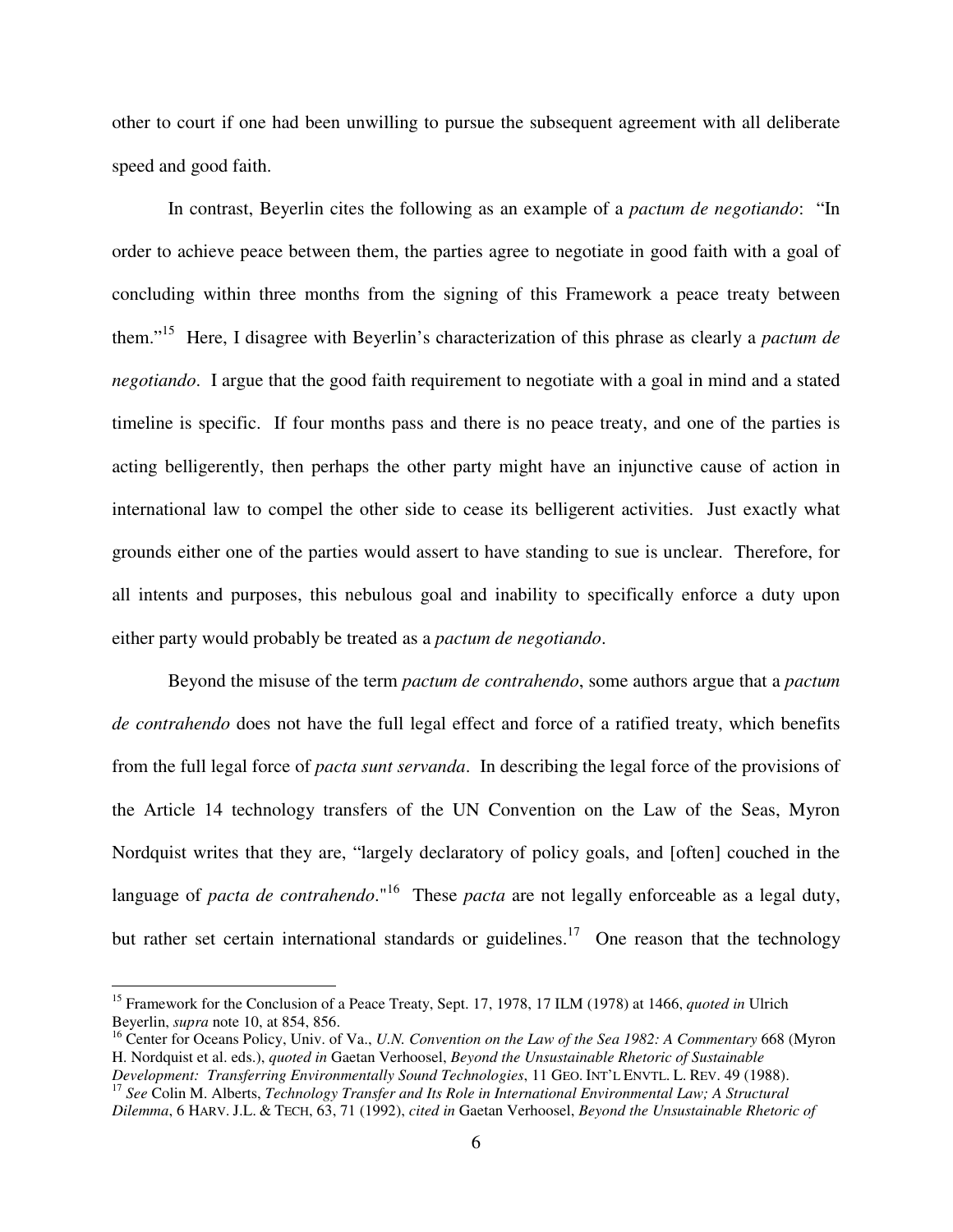transfer provisions are less controlling and less obligation-inducing is because, "it would be almost impossible to invoke them...."<sup>18</sup> This use of the term, however, dilutes its true meaning: one in which the parties are bound to create a resulting outcome in future negotiations.

The quality of binding the parties to future outcomes, even when political will for the outcome or the means necessary to achieve it has faltered, is the most important quality of a *pactum de contrahendo*. In the following statement, Antonio Cassese succinctly states the important differences in the quality of the *pacta*:

These *pacta* [*de contrahendo*] do not impose obligations *si voluero* that are subject to the persisting will of all contracting parties to enter into the future agreement. They go much further than that: they make it incumbent upon the parties to agree upon a specific legal regulation of the matter outlined in generic terms in the *pactum*. Since the parties must act in good faith, it follows that if one of them refuses to make the agreement or finds pretexts for delaying its conclusion, it is in breach of international law. Consequently, the other party can use all the legal means made available by the law of international responsibility for the purpose of demanding the implementation of the pactum*. 19*

# **PART III: ARTICLE VI OF THE NPT IS A** *PACTUM DE CONTRAHENDO*

Now, I come to the issue of whether the obligation assumed by the parties under Article VI of the NPT is a *pactum de contrahendo*. I will revisit the Treaty and determine the parties' intentions when they agreed to it. I will also determine whether Article VI is specific enough to create the legal obligations of a *pactum de contrahendo* and whether there are actionable areas under which a violation could be prosecuted.

"Each of the Parties to the Treaty undertakes to pursue negotiations in good faith on

effective measures relating to cessation of the nuclear arms race at an early date and to nuclear

*Sustainable Development: Transferring Environmentally Sound Technologies*, 11 GEO. INT'L ENVTL. L. REV. 49 (1988).

<sup>18</sup> James K. Sebenius, *The Law of the Sea Conference: Lessons for Negotiations to Control Global Warming*, *in* INT'L ENVTL. NEGOTIATION 189, 204 (Gunmar Sjostedt ed., 1993).

<sup>19</sup> Antonio Cassese, *The Israel-PLO Agreement and Self-Determination*, 4 EUR. J. INT'<sup>L</sup> L. 4 *at* http://www.ejil.org/journal/Vol4/No4/art7-01.html (last visited Apr. 15, 2005).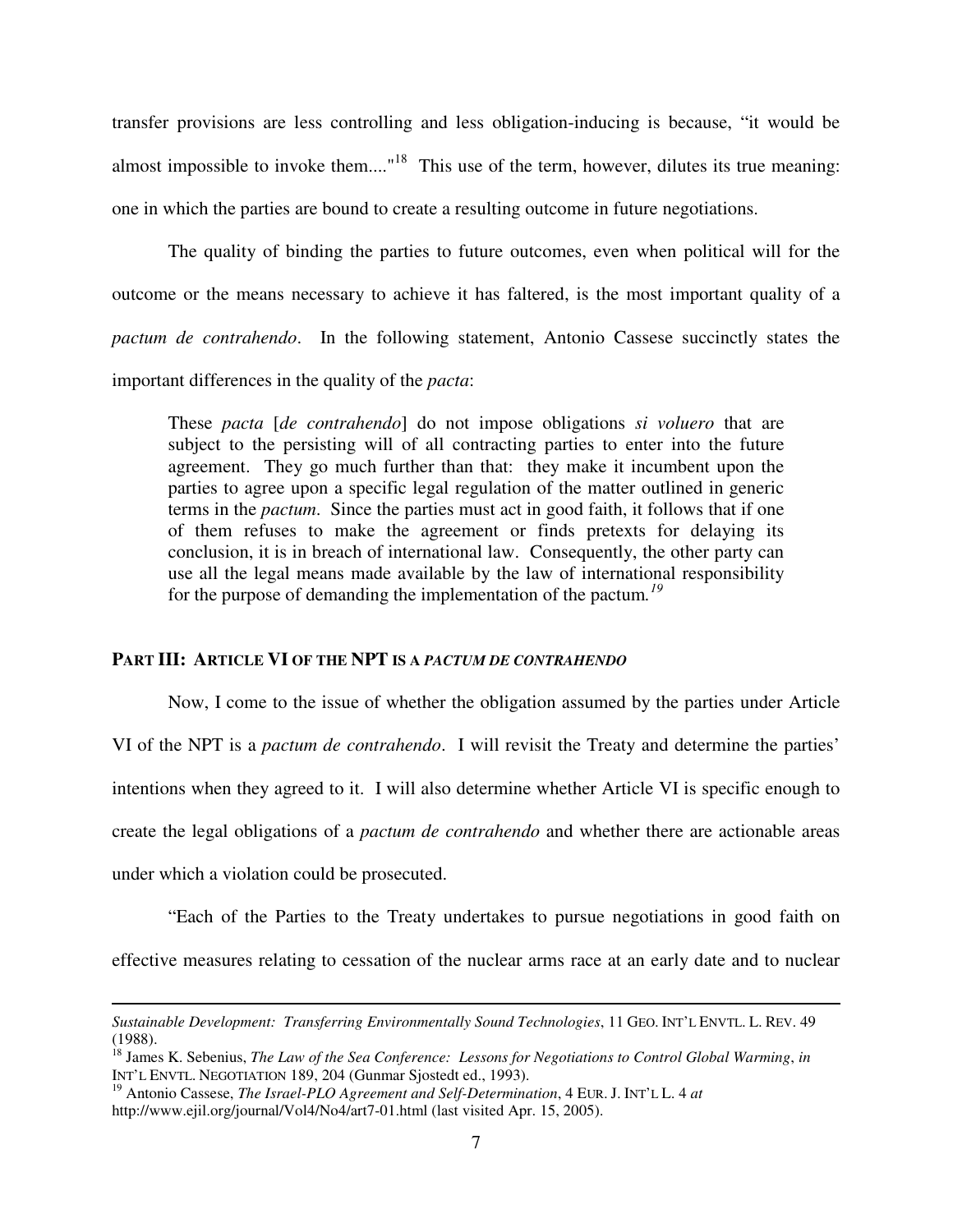disarmament, and on a Treaty on general and complete disarmament under strict and effective international control." 20

The argument that this phrase is a *pactum de contrahendo* must admit that the Article itself uses the term "negotiation." That does not summarily preclude the possibility, however, that Article VI is a *pactum de contrahendo*. The terms of Article VI, were agreed to (signed and ratified) by almost every country in the world. When the countries signed the Treaty, they were making a global deal. The non-nuclear states signed the NPT because they wanted to increase their regional and national security by immediately limiting the spread of nuclear weapons, encourage economic growth with the development of peaceful nuclear energy, and increase global security with the promise from nuclear-weapons states to undertake good faith negotiations on nuclear disarmament. At the time, the states with nuclear weapons wanted to cease the global spread of nuclear weapons and the unchecked proliferation of unsafe nuclear technology, and they wanted to control the peaceful expansion of peaceful nuclear energy. In a nutshell, in order to get the non-nuclear weapons states to stop their nuclear weapons programs, the nuclear states promised to give them peaceful nuclear technology and promised to give up their own nuclear weapons (in a future treaty, the exact provisions of which were to be determined in subsequent good faith negotiations). To the best of our knowledge, today, none of the current NPT member states are actively pursuing a nuclear weapons program – they have upheld their part of the bargain. The nuclear states, however, still cast a pall over the entire world – threatening humanity with tens of thousands of nuclear weapons. $21$ 

<sup>20</sup> Treaty on the Non-Proliferation of Nuclear Weapons, *opened for signature* July 1, 1968, 21 U.S.T. 483, 729 U.N.T.S. 161.

<sup>21</sup> *Global Nuclear Stockpiles 1945-2002*, 58 NRDC Nuclear Notebook 6, 103-104 Bulletin of Atomic Scientists *available at* http://www.thebulletin.org/issues/nukenotes/nd02nukenote.html (last visited Apr. 15, 2005).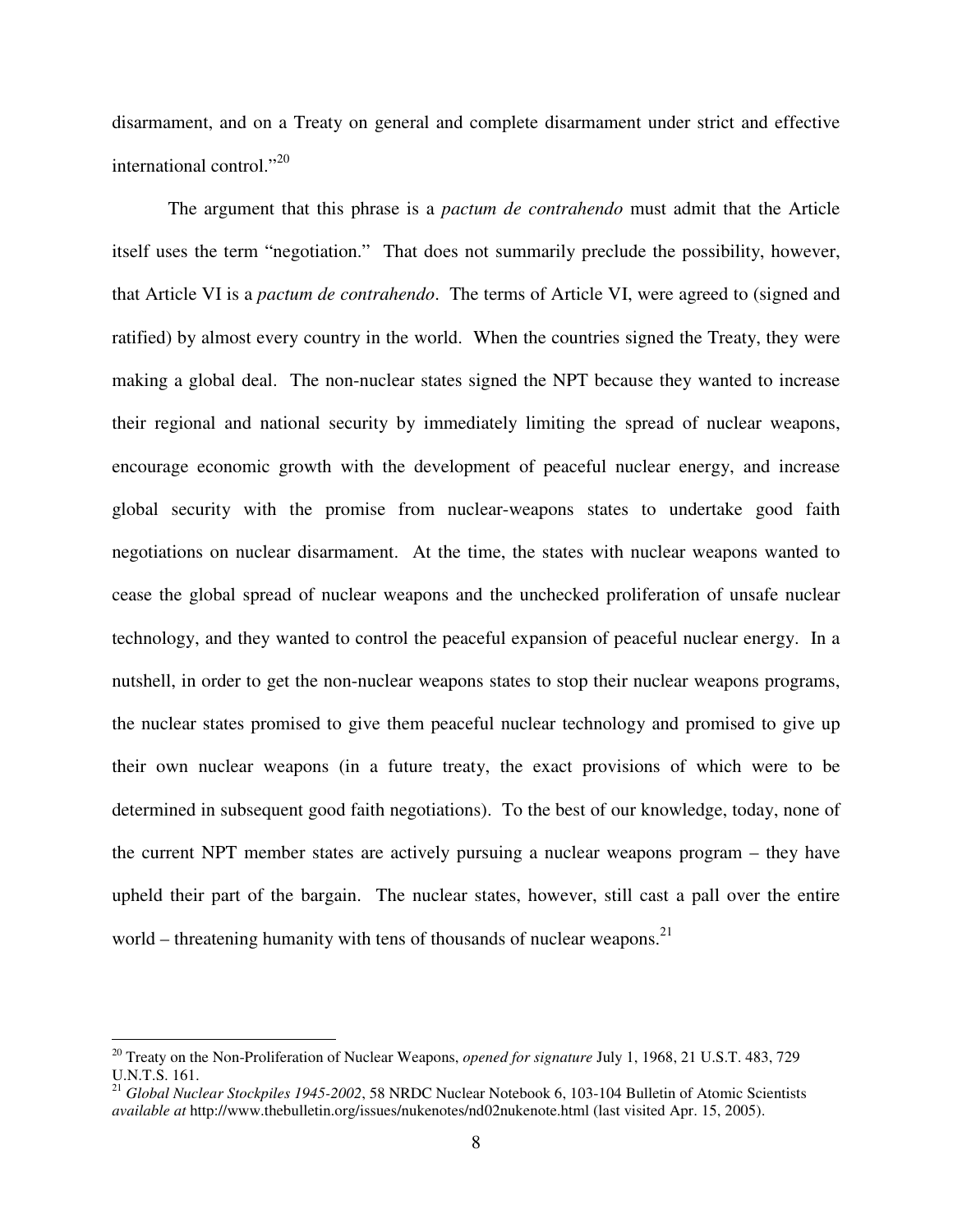Article VI mandates that all states must pursue good faith negotiations. Furthermore, it names nuclear disarmament under strict and effective international control as the very specific objective of those negotiations. The obligation to sit down and create a global treaty to complete nuclear disarmament still weighs on the nuclear weapons states. They have a duty to negotiate in good faith and must create a subsequent and ultimate nuclear treaty that prohibits the creation of all new nuclear weapons and mandates the destruction of current stockpiles.

With unanimity, the ICJ found that the obligation within Article VI binds the member states to not only the "actions" of good faith negotiations, but to "results" as well. In considering the NPT obligation to negotiate in good faith towards complete disarmament, the Court wrote, "The legal import of that obligation goes beyond that of a mere obligation of conduct; the obligation involved here is an obligation to achieve a precise result, nuclear disarmament in all its aspects, by adopting a particular course of conduct, namely, the pursuit of negotiations on the matter in good faith."<sup>22</sup> In paragraph 100 of the decision, the Court continues its discussion of the nature of the Article VI pactum. "This twofold obligation to pursue and to conclude negotiations formally concerns the 182 States parties to the Treaty.  $\ldots$ <sup>23</sup> In referring to Article VI as a two-fold obligation, the Court seems willing to declare that countries have an obligation to sit down together and make good faith efforts to hammer out an effective nuclear disarmament treaty *and* that if the negotiations reach an impasse where one or more of the parties decide that the negotiations have failed, the other parties will have the right to bring the departing country and the disputed issue to binding legal arbitration. This second obligation is what surprised some

<sup>22</sup> *Legality of the Threat or Use of Nuclear Weapons*, 1996 I.C.J. 3 (July 8) para. 99.

<sup>23</sup> *Id*. at para. 100.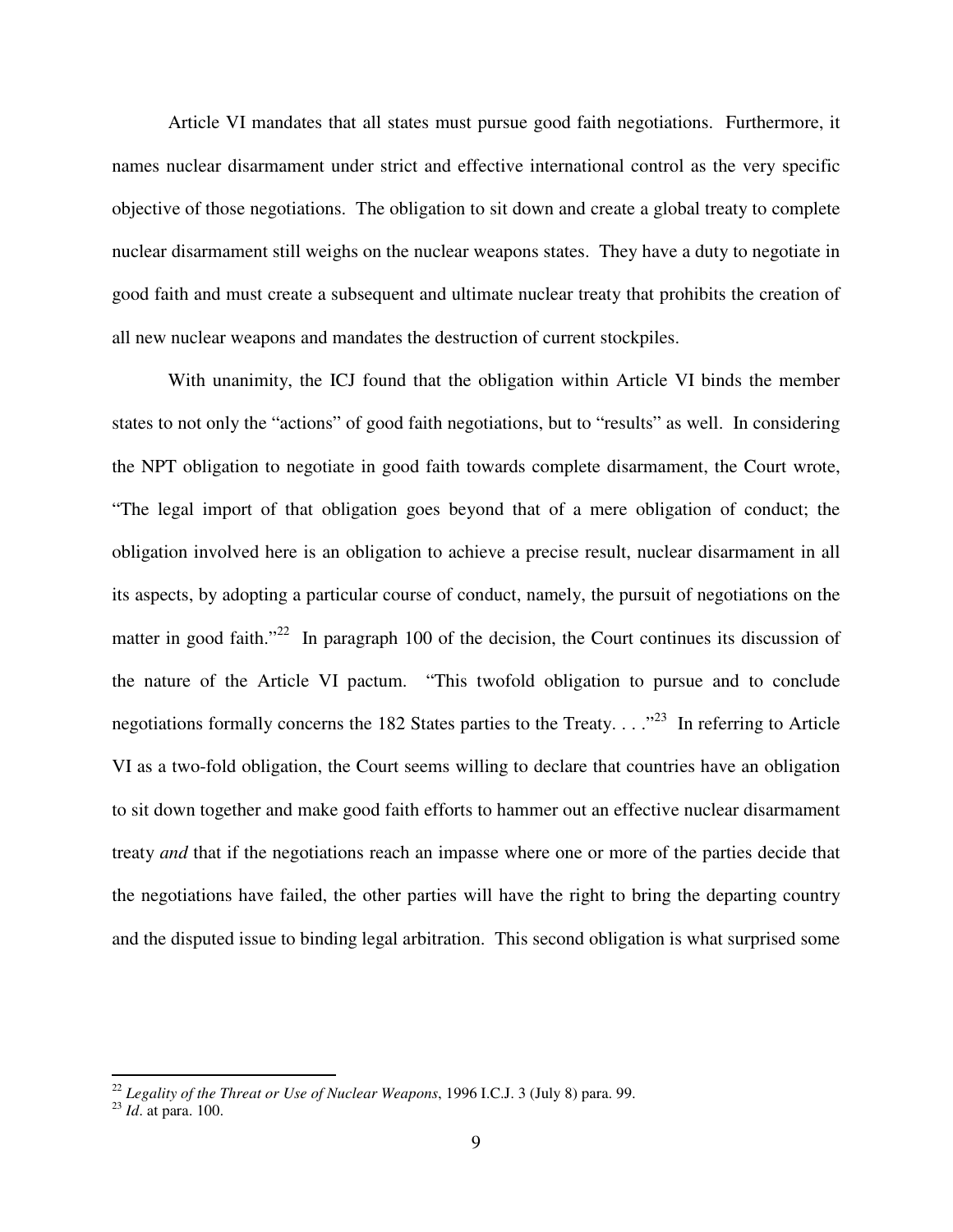authors and what they rail against in their papers that argue that the Court, "arrive[d] unanimously at the wrong answer."<sup>24</sup>

The fifteen judges of the ICJ did *not* get it wrong. The parties to the NPT mutually agreed to the *ends* that the treaty declares needs to be achieved: nuclear disarmament. Moreover, the state parties agreed that they would pursue those ends through any number of tobe-announced means, the instrument of those means, however, is to be a future treaty. All of the state parties agreed to this and they knew that the negotiations would take time, further discussion and deliberation. The Court recognized all of this, and has accordingly declared Article VI a *pactum de contrahendo*. Although the United Nations General Assembly ("General Assembly") has, "underlined[d] the unanimous conclusion of the Court that there exists an obligation to pursue in good faith and bring to conclusion negotiations leading to nuclear disarmament in all its aspects under strict and effective international control [and called upon States to engage in such negotiations], $^{325}$  the world has yet to see these negotiations take place. (UN Gen. Assembly Resolution 51/45 was adopted by a vote of 115-22-32). In fact, the General Assembly has thanked the ICJ for this interpretation, approved of the interpretation and even called for world-wide negotiations in numerous GA resolutions (we have never seen any of these negotiations take place, even in a preparatory committee).

In his article, *Nuclear Weapons and the World Court: The ICJ's Advisory Opinion and Its Significance for U.S. Strategic Doctrine*, Robert Turner states that, "the Court seems clearly to have confused two related concepts (a *pactum de contrahendo* and a *pactum de negotiando*)." 26 Turner argues that, "Article VI of the NPT does not, and *cannot reasonably be*

<sup>24</sup> Robert F. Turner, *Nuclear weapons and the World Court: The ICJ's Advisory Opinion and Its Significance for U.S. Strategic Doctrine*, *in* THE LAW OF MILITARY OPERATIONS 349 (Michael N. Schmitt ed., 1998).

<sup>&</sup>lt;sup>25</sup> G.A. Res. 51 U.N. GAOR Supp. (No. 49) at 79, UN Doc. A/51/49 (Vol.1) (1996).

<sup>26</sup> Turner, *supra* note 24, at 324.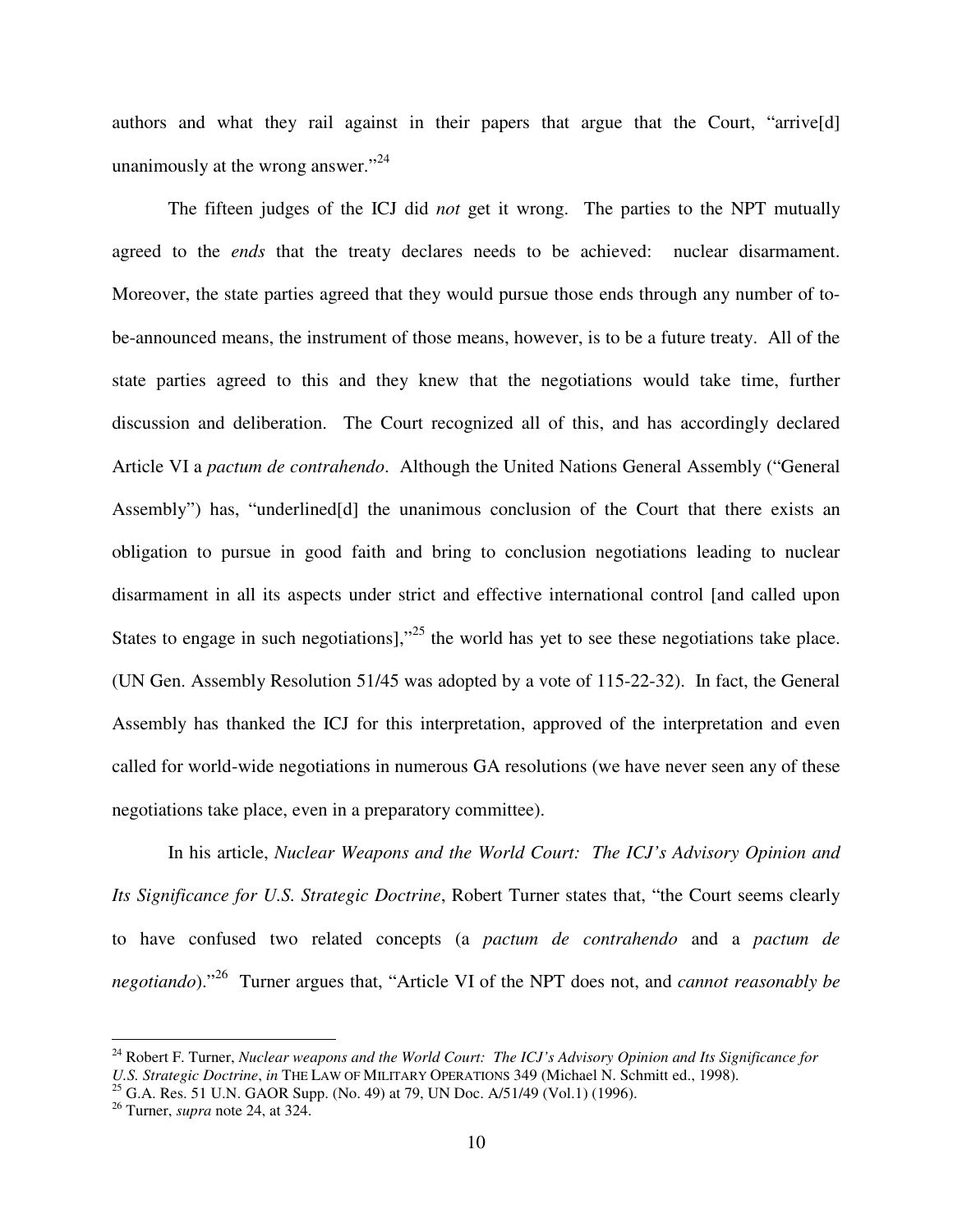*interpreted to*, obligate treaty parties to *conclude* anything. . . .<sup>27</sup> Turning to the Vienna Convention on the Law of Treaties, Turner cites Article 31(1), which states that, "A treaty shall be interpreted in good faith in accordance with the ordinary meaning to be given to the terms of the treaty in their context and in the light of its object and purpose."<sup>28</sup> He asserts that a reading of the text or of the *travaux* (working drafts, debates, etc.) of the Treaty shows that the nuclear parties never intended to be bound to a commitment to conclude negotiations on complete nuclear disarmament.<sup>29</sup> However, Article 31 does not stop at subsection (1). It continues in subsection (3) (a), stating "any subsequent agreement between the parties regarding the interpretation of the treaty or the application of its provisions" should also be taken into account.<sup>30</sup> On May 1, 2000, the five nuclear powers expressed strong support for the NPT and for the full realization and implementation of Article VI. In their statement, they reaffirmed the necessity of an effective international, "convention banning the production of fissile material for nuclear weapons or other nuclear explosive devices."<sup>31</sup> Furthermore, they called upon the UN Conference on Disarmament to, "agree on a program of work as soon as possible, which includes the immediate commencement and early conclusion of negotiations on such a treaty."<sup>32</sup> This statement from the nuclear powers makes it clear that they do believe Article VI binds them, and the whole international community, to create a convention that bans nuclear proliferation and mandates nuclear disarmament.

http://usinfo.state.gov/topical/pol/arms/stories/00050104.htm (last visited Apr. 15, 2005).

<sup>27</sup> *Id*.

<sup>28</sup> Vienna Convention on the Law of Treaties, *entered into force* Jan. 27, 1980, 1155 U.N.T.S. 331.

<sup>29</sup> Turner, *supra* note 24, at 330.

<sup>30</sup> Vienna Convention on the Law of Treaties, *entered into force* Jan. 27, 1980, 1155 U.N.T.S. 331.

<sup>&</sup>lt;sup>31</sup> Text of the Statement by the delegations of France, China, Russia, the U.K. and the U.S. released at the NPT Review Conference at the U.N. May 1, 2000, *available at*

<sup>32</sup> *Id*.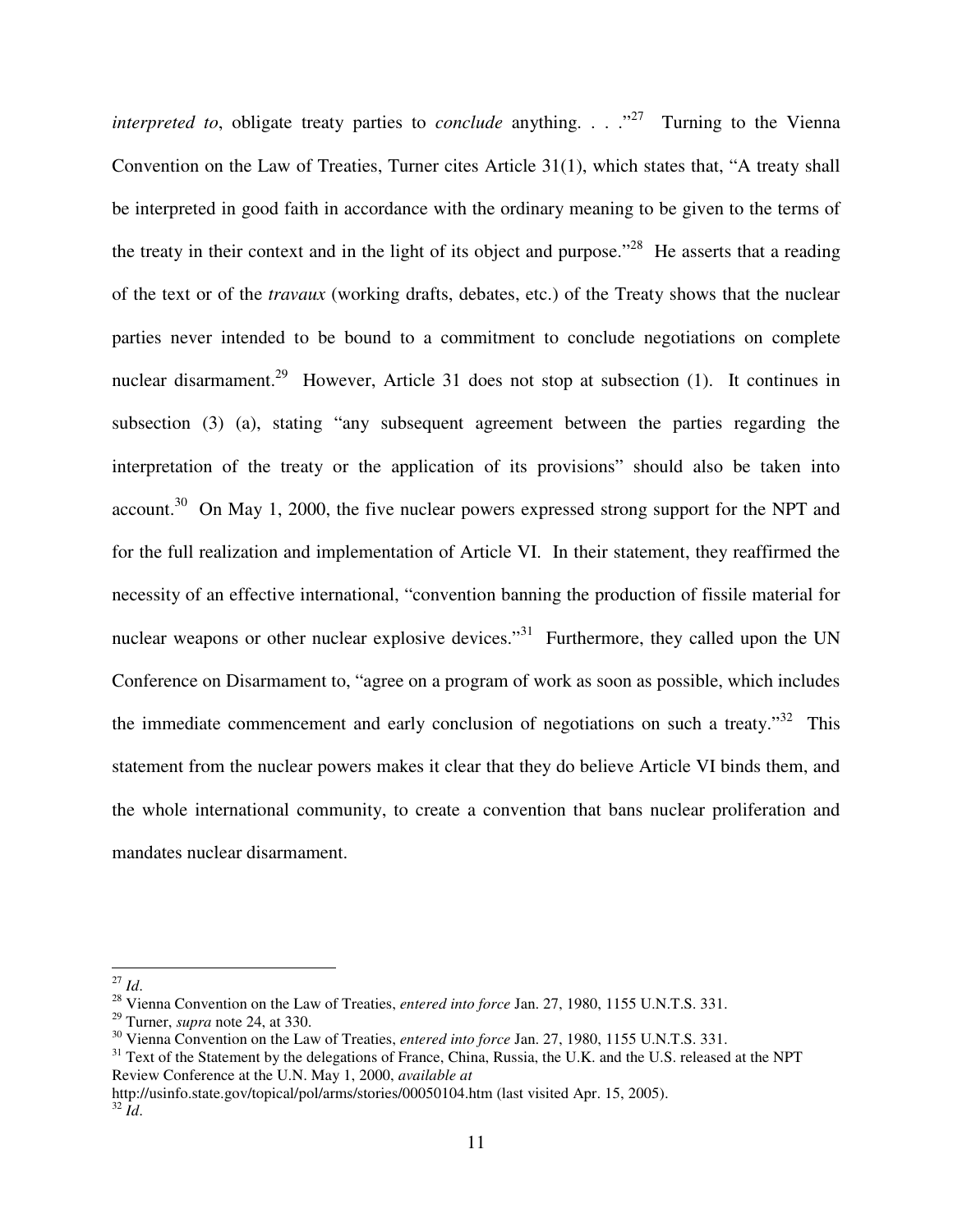Turner continues with his analysis by looking at the *travaux preparatoire*. 33 In regards to the *travaux*, Turner cites Mohamed Shaker's study on the subject. Originally, the nuclear disarmament clauses were only preambulatory and not operative (legally binding) clauses. India and other states wanted to insert a legal obligation to negotiate cease proliferation and begin reductions. "The obligation was therefore not merely to negotiate a meaningful programme but to *undertake* certain measures."<sup>34</sup> This wording, however, would not be accepted by the United States or the Soviet Union, and so the current phraseology, "to pursue negotiations in good faith," was employed in its stead. Turner argues that in this context, it is clear that Article VI is a *pactum de negotiando* because otherwise the superpowers would not have agreed to it and because the exact terms of such a comprehensive nuclear disarmament treaty are unforeseeable.<sup>35</sup> The argument that the superpowers thought that there was no obligation to create a comprehensive treaty is significantly undermined by the aforementioned Article 8 in the "Five Nuclear Powers Express Strong Support for NPT" statement, and is irrelevant to the issue of whether the statement is objectively a *pactum de contrahendo*. In fact, one could argue that many of the states at the time believed that after ratification of the NPT, the UN Conference on Disarmament would begin immediate and intense on-going negotiations that would culminate in a comprehensive nuclear disarmament treaty. Also, other *travaux* that established the goals of the NPT stated, "The treaty should be void of any loop-holes which might permit nuclear or nonnuclear Powers to proliferate, directly or indirectly, nuclear weapons in any form."<sup>36</sup> (GA Resolution 1965, adopted with a vote of 93-0 and five abstentions) Furthermore, Turner omits

<sup>33</sup> An important note on *travaux preparatoire*: the International Law Commission decided that the primary interpretation of any treaty should come from the text of the treaty itself and not the *travaux* because, "the text must be presumed to be the authentic expression of the intentions of the parties.  $\dots$ ."

<sup>34</sup> Mohammed I. Shaker, *The Nuclear Non-Proliferation Treaty: Origin and Implementation 1959-1979*, at 570 (1980).

<sup>35</sup> Turner, *supra* note 24, at 329-30.

<sup>&</sup>lt;sup>36</sup> GA Res. 1965, *quoted in* RULE OF POWER OR RULE OF LAW 19-20 (Nicole Deller et al. eds., 2003).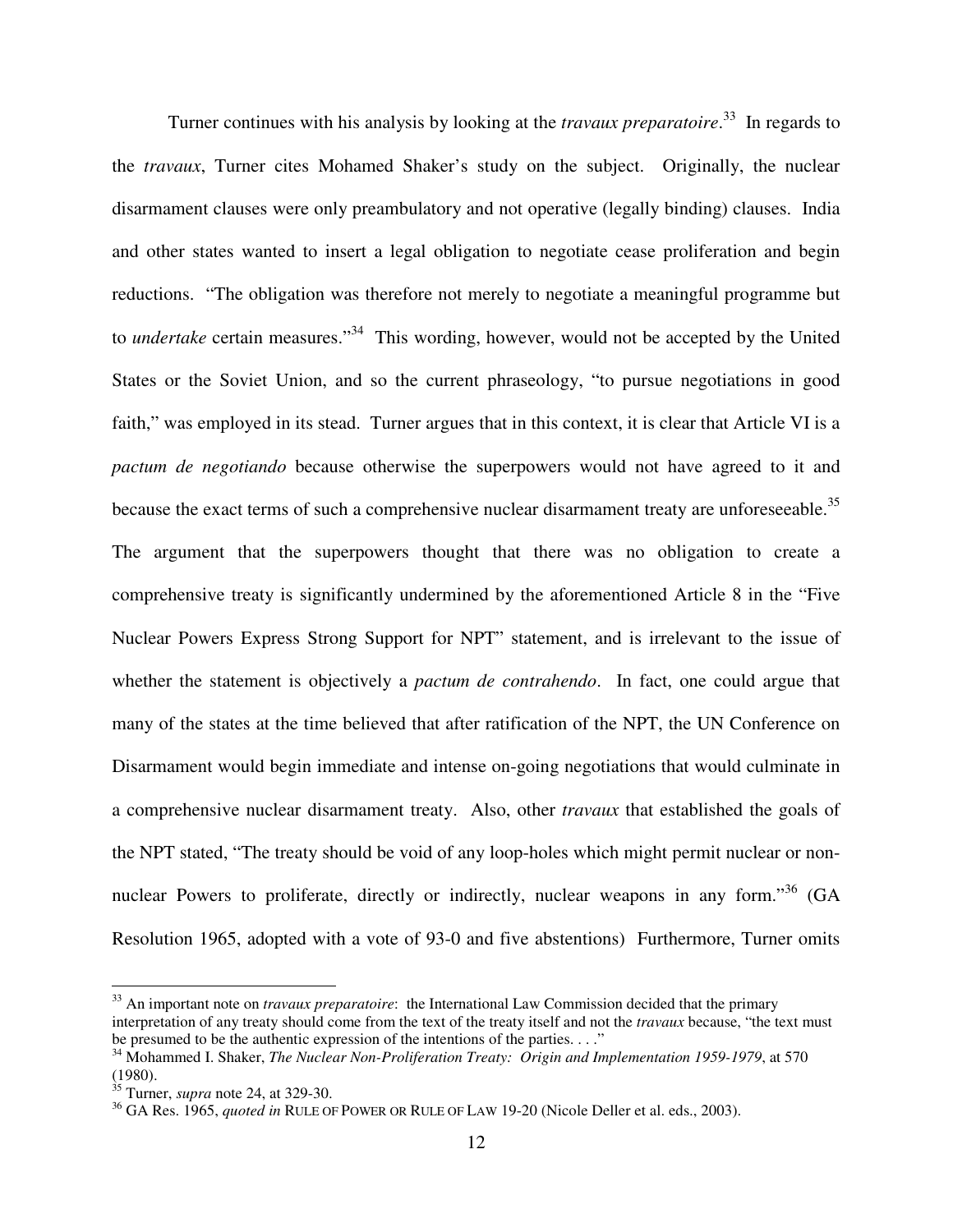statements from Shaker's paper that among member states it "was generally felt that negotiating was not an aim in itself but a means to achieve concrete results at the earliest possible date."<sup>37</sup>

What Turner has the most trouble with is the potential extension, *ad ridiculum*, of the Court's finding that the parties have to come to a conclusion in negotiations. Turner asks questions like, "Does this mean that the first State to get to the World Court can obtain a judgment requiring all of the other treaty parties to 'conclude' the treaty favored by the petitioning State?"<sup>38</sup> He also ponders whether "the Court instead intend(s) to assume the legislative task of drafting perhaps hundreds of pages of highly detailed and intrusive inspection and verification terms, to be imposed upon sovereign States irrespective of their consent."<sup>39</sup> There is absolutely nothing in the ICJ's opinion, however, that suggests the Court intends to, or is prepared to, engage in any of these any of these activities.

If the ICJ were to take a more engaged role in realizing the goals of Article VI, it would make much more sense for the Court to declare the parties of the Treaty out of compliance with Article VI until the parties begin a sustained negotiation on the topic. If there were an impasse in the negotiations, it would make sense for the parties to create an arbitration board to which they could refer the deadlock. The ICJ's role would be to sit in judgment on those states that give up on the negotiation process or act as spoilers to the process. They could also act as a court of appeal for the arbitral tribunal.

If I were to argue in the alternative that the Article VI obligations do not amount to a *pactum de contrahendo*, but only a *pactum de negotiando*, I would still point out that there are affirmative obligations that the latter entails. "The Parties are simply duty bound to enter into

<sup>37</sup> Mohammed Shaker, *The Nuclear Non-Proliferation Treaty: Origin and Implementation 1959-1979*, Vol II at 564 (1980) *quoted in* RULE OF POWER OR RULE OF LAW 22 (Nicole Deller et al. eds., 2003).

<sup>38</sup> Turner, *supra* note 24, at 324.

<sup>39</sup> *Id*. at 325.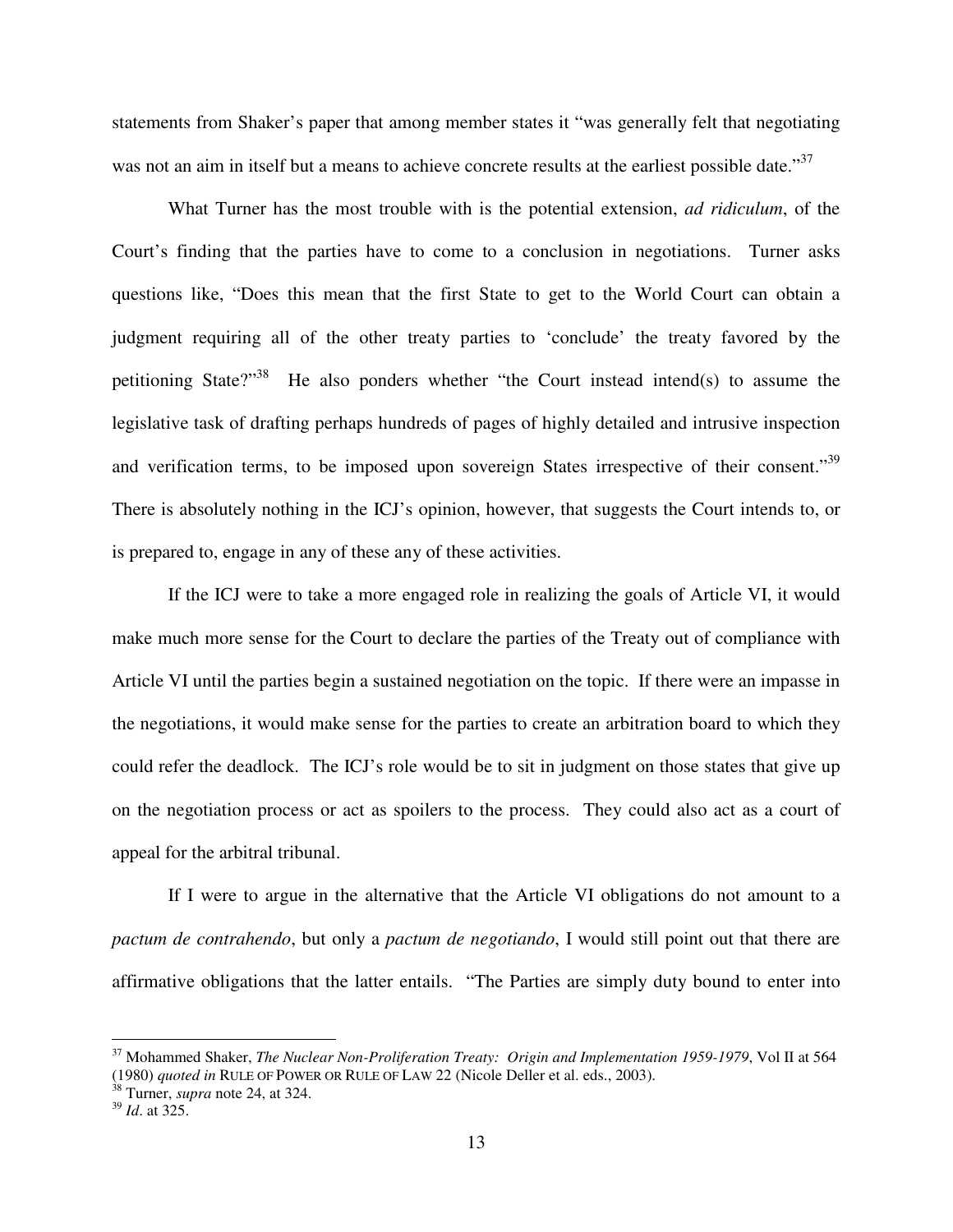negotiations. However, both Parties are not allowed to (1) advance excuses for not engaging into or pursuing negotiations or (2) to accomplish acts which would defeat the object and the purpose of the future treaty."<sup>40</sup> It is clear that there have not been negotiations of the sort envisioned by the NPT and excuses for this inaction are invalid. The *pactum de negotiando*'s involuntary duty upon the parties mandates that they pursue the negotiations in good faith even when the domestic political will to do so has weakened.

No one would argue that Article VI does not create an obligation for the member states to negotiate in good faith towards nuclear disarmament under strict and effective international control. Some would say that this international control has materialized through the International Atomic Energy Agency ("IAEA"). However, in today's press and security briefings, we see that the addendum of "strict and effective international control" is a contested item as the world realizes that the NPT regime that created the IAEA is no longer capable *ensuring* nonproliferation even in member-state countries (Iran, Libya, and others come to mind), not to mention nuclear disarmament.

Some might argue that the obligation to end the nuclear arms race has been met and that the arms race has ceased. This is simply untrue: China is building nuclear weapons as fast as it reasonably can, as well as North Korea's activities, Iran's recent disclosures, pre-1991 Iraq, and many other member-state countries' attempts, not to mention the United States' recent decision to research tactical mini-nukes. Moreover, the nuclear arms race between Pakistan and India has introduced a whole new segment of the world's population to a constant nuclear threat.

This obligation of good faith, however, is not merely a theoretical ideal that exists solely in the legal penumbra of international law. Its application and duty have real legal meaning.

<sup>40</sup> Antonio Cassese, *The Israel-PLO Agreement and Self-Determination*, 4 EUR. J. INT'<sup>L</sup> L. 4 *at* http://www.ejil.org/journal/Vol4/No4/art7-01.html (last visited Apr. 19, 2005).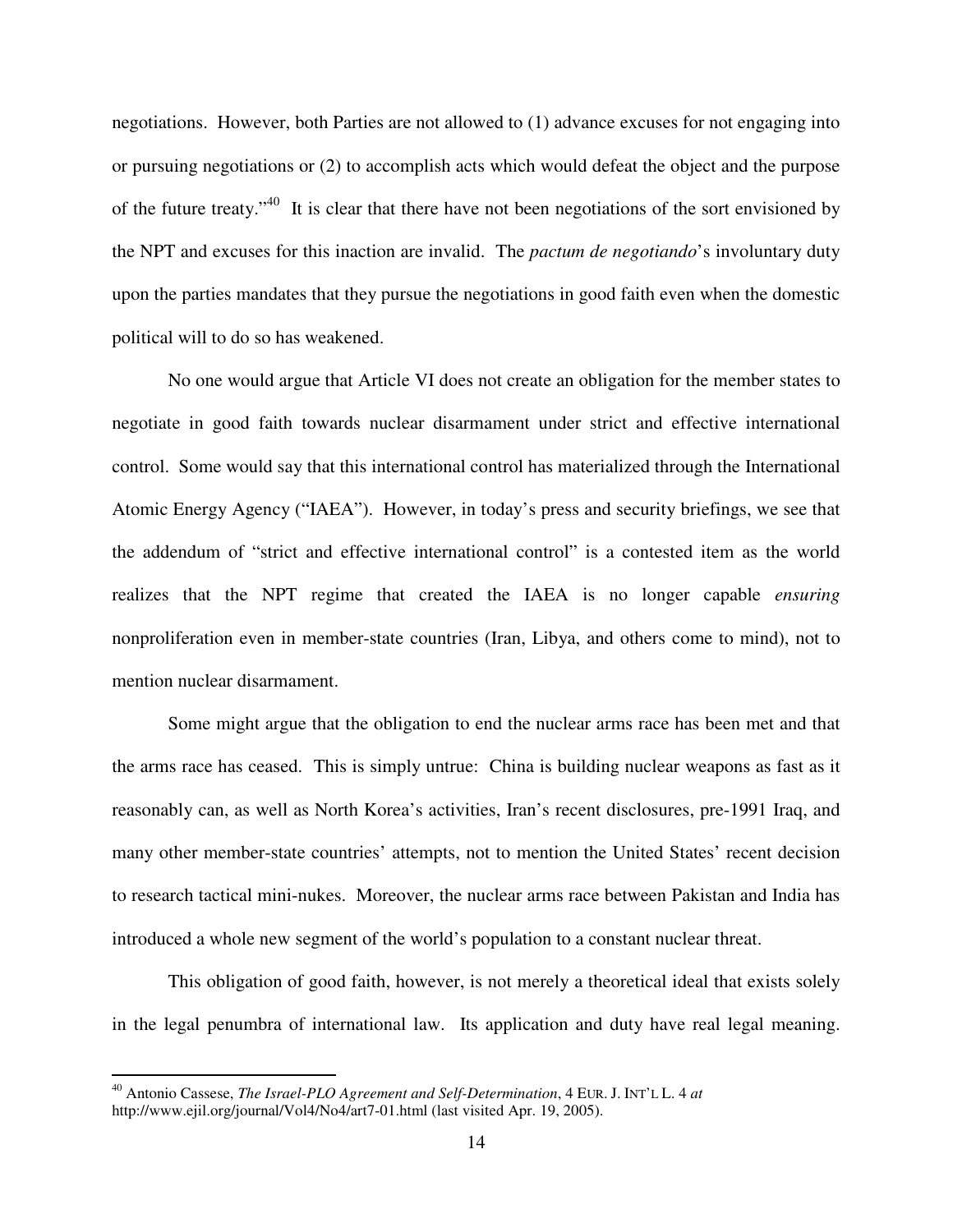Article 26 of the Vienna Convention on the law of treaties requires every treaty to be performed in good faith.<sup>41</sup> "Good faith is objective good faith; it imposes a standard of objective reasonableness."<sup>42</sup> The ICJ's declarations and subsequent General Assembly resolutions are an attempt by the world's community to call attention to the diplomatic lip service and short shrift that the nuclear weapons states have given to their good faith obligations. "Moreover, since good faith is an accepted general principle of international law, it is appropriate and even necessary to apply it in its legal sense."<sup>43</sup>

The development of more nuclear weapons and the development of new types of nuclear weapons is a violation of the duty to abstain from acts which would defeat the object and the purpose a treaty. In Article VI of the NPT, the parties agreed to negotiate a future treaty on complete nuclear disarmament. "A significant practical consequence of the 'good faith' principle is that a party which committed itself in good faith to a course of conduct . . . would be estopped from acting inconsistently with its commitment . . . when the circumstances showed that other parties reasonably relied on that undertaking or position."<sup>44</sup> This legal duty is codified in Article 18(b) of the Vienna Convention on the Law of Treaties. "A State is obliged to refrain from acts which would defeat the object and purpose of a treaty when it has expressed its consent to be bound by the treaty, pending the entry into force of the treaty  $\dots$ ."<sup>45</sup>

I submit that Article VI, as a *pactum de contrahendo*, is an express agreement by state parties to be bound by a future treaty, the object and purpose of which is nuclear disarmament and nonproliferation. Therefore, the nuclear weapons states, such as France, the People's Republic of China, the Russian Federation, the United Kingdom, the United States, and others,

<sup>41</sup> Vienna Convention on the Law of Treaties, *entered into force* Jan. 27, 1980, 1155 U.N.T.S. 331.

 $^{42}$  LORI F. DAMROSCH et al., INTERNATIONAL LAW: CASES AND MATERIALS 1195 (4th ed. 2001).

<sup>&</sup>lt;sup>43</sup> OSCAR SCHACHTER, INTERNATIONAL LAW IN THEORY AND PRACTICE 130 (1991).

<sup>44</sup> DAMROSCH, *supra* note 42, at 157.

<sup>45</sup> Vienna Convention on the Law of Treaties, *entered into force* Jan. 27, 1980, 1155 U.N.T.S. 331.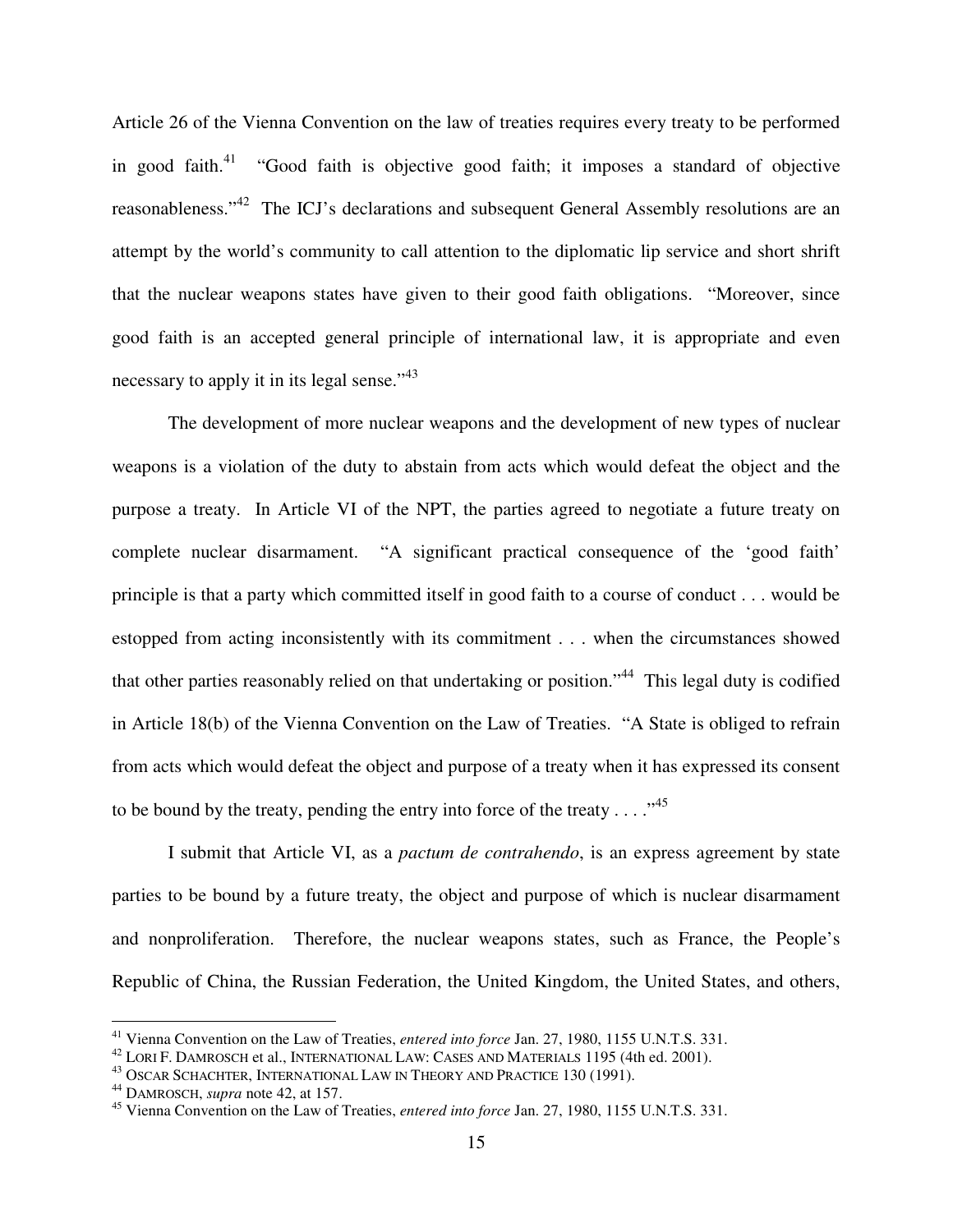who have employed their military industrial complex in creating new nuclear weapons, are in contravention to the treaty's good faith obligation to refrain from acts which would defeat the object and purpose of the treaty.

# **PART IV: WHAT SHOULD HAPPEN IN THE FUTURE AND POSSIBLE CONSEQUENCES OF THIS ARGUMENT AS WELL AS POSSIBLE ALTERNATIVES**

It is important to recognize that theory is an important tool to explore our possibilities, but that, in practice, theories are not applied in a vacuum. The ICJ has given the world a powerful tool in compelling recalcitrant state parties to come to the negotiating table and deal with the world in a good faith effort to rid the world of nuclear weapons. It has inspired the General Assembly to pass resolutions proclaiming a need for an intensified effort for nonproliferation and disarmament. The Court's finding that Article VI has real legal obligations that are being violated by state parties is an important statement in the dialogue that leads to negotiations on a comprehensive nuclear disarmament treaty.

Some have called for a contentious case against the United Kingdom or other NATO members who have accepted the optional-compulsory jurisdiction of the ICJ. The case, they argue, should conclude with a judgment against nuclear (and NATO) NPT states for promoting and endorsing a nuclear posture, nuclear proliferation and deployment, as well as for a failure to engage in good faith negotiations. If this case were to go forward and actually win an injunction against nuclear proliferation on the *contrahendo* arguments advocated above, the results for the nonproliferation regime could be disastrous. I agree with Robert Turner that in this circumstance, under Article X of the Nuclear Non-Proliferation Treaty, the nuclear states would withdraw from the Treaty, citing the Court's opinion as the extraordinary event that affects the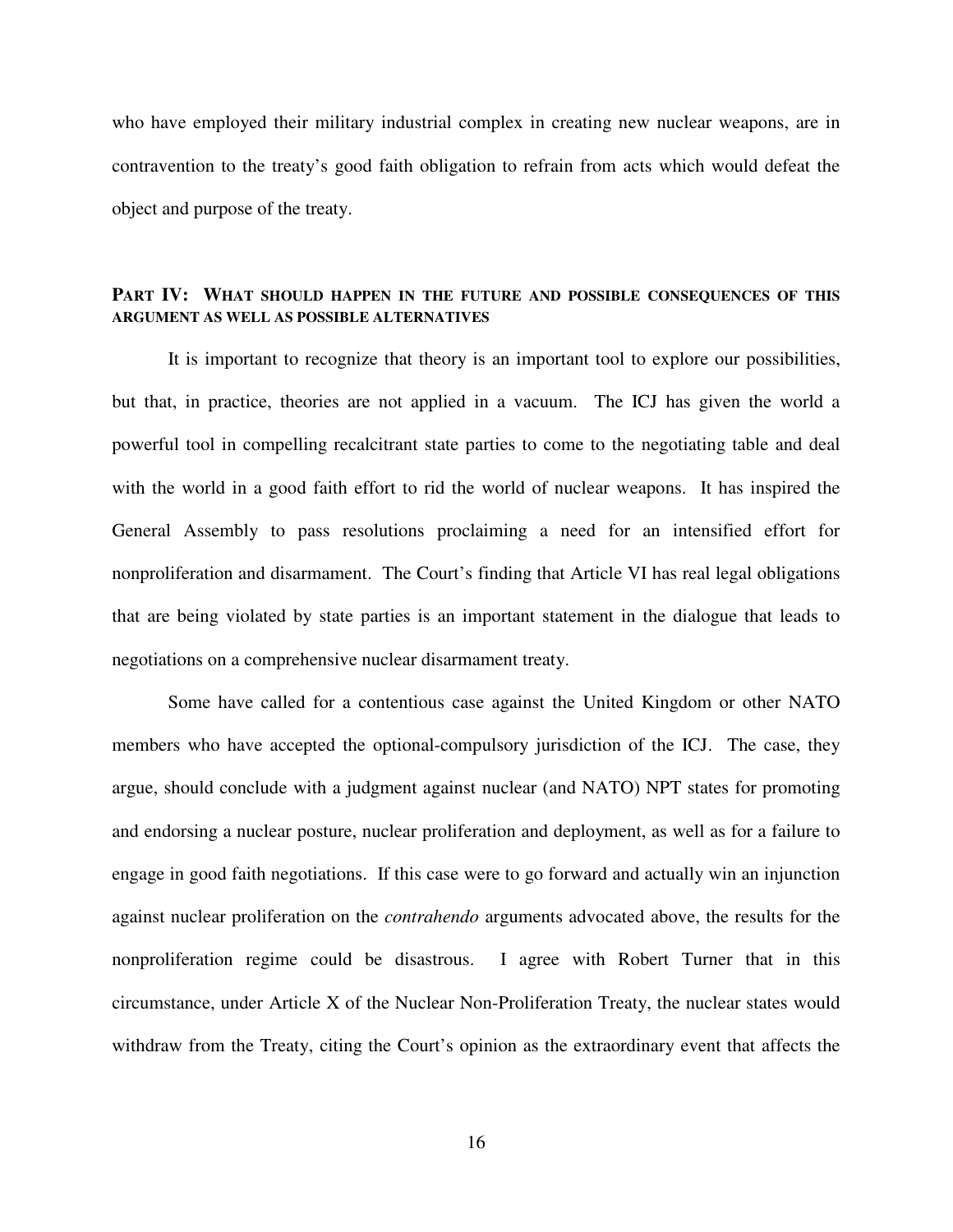supreme interests of the country.<sup>46</sup> To press the argument over-zealously could mean a pyrrhic victory at best. Other opponents to such action argue that even if current NPT member states did not opt-out of the Treaty through Article X, there would still be several countries (namely Pakistan, India, Israel, Cuba and North Korea) that are not state parties to the Treaty and so would not be bound by the Court's decision based upon the Treaty's obligation. If the state parties did, however, convene to negotiate a comprehensive disarmament treaty, Pakistan and India would most certainly be at the table. Furthermore, I believe that Israel, Cuba and North Korea would be very susceptible to intense global pressure to negotiate. Also, if the permanent five countries in the Security Council finally decided upon a comprehensive disarmament treaty text and there were a couple of spoilers to the treaty that would prevent universal ratification, the Security Council members could insert into the treaty mandatory protocols to help induce those more obstinate countries into compliance with the treaty.

### **CONCLUSION**

Today, the world is in a heated debate. We now know that Saddam Hussein did not have nuclear weapons, nor was he close to acquiring them at any time after the first Gulf War. Iran has signed the additional protocol and agreed to increased IAEA inspections. Libya has recently agreed to join the chorus of nations calling for an end to nuclear acquisition and advocating for global disarmament. India and Pakistan have begun high-level diplomatic negotiations again, as the tensions of the late 1990s subside and common ground is sought. The debate is often framed as what to do about North Korea, what to do to beef up the IAEA, and how to prevent terrorists

 $46$  Article X of the NPT provides: "Each Party shall in exercising its national sovereignty have the right to withdraw from the Treaty if it decides that extraordinary events related to the subject matter of this Treaty, have jeopardized the supreme interests of its country. It shall give notice of such withdrawal to all other Parties to the Treaty and to the United Nations Security Council three months in advance. . . ." Treaty on the Non-Proliferation of Nuclear Weapons, *opened for signature* July 1, 1968, 21 U.S.T. 483, 729 U.N.T.S. 161.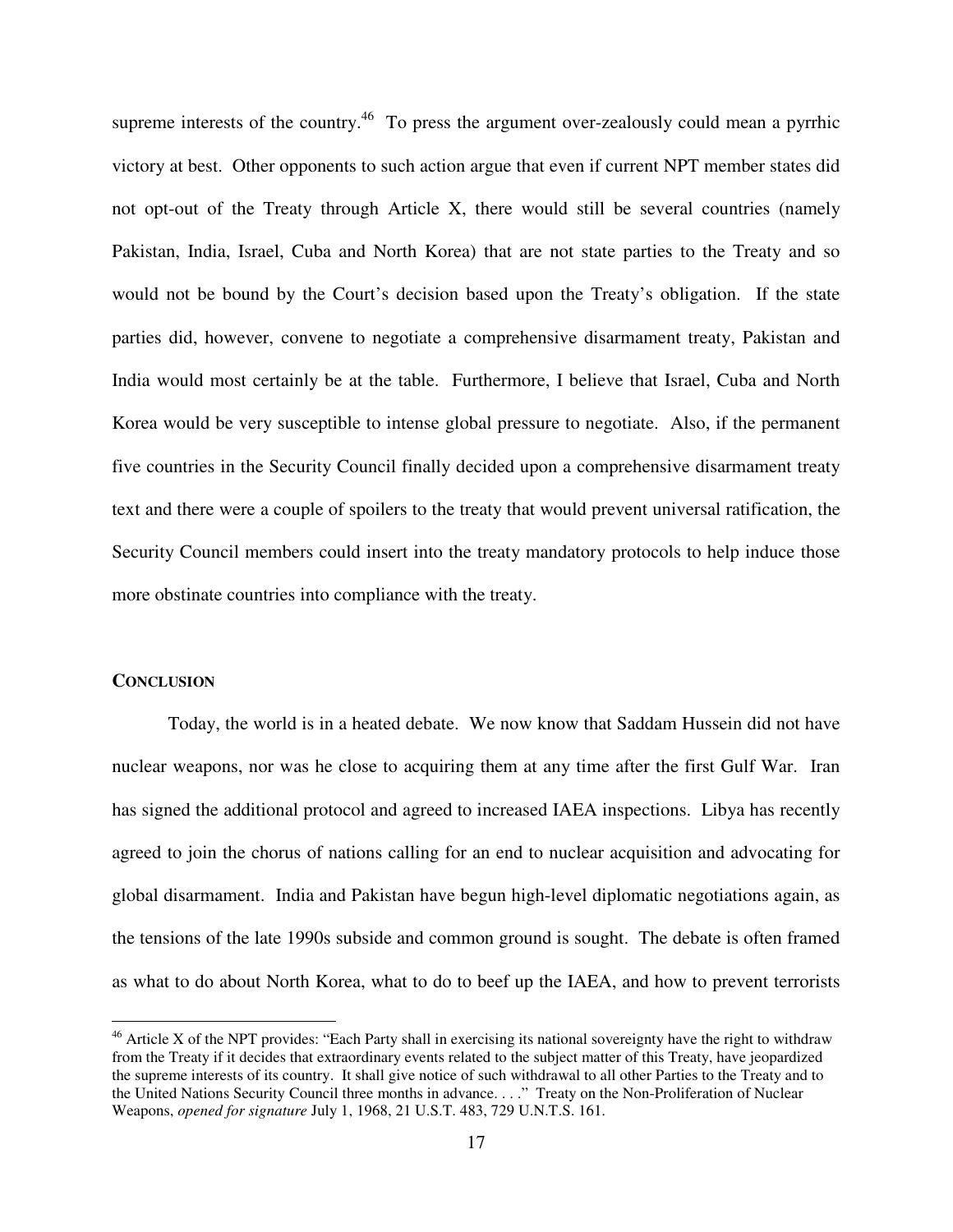from acquiring unsafe nuclear weapons material. The real question boils down to what do we do next?

Today the world has an opportunity to meet its obligation. Every country in the U.N. can call upon its delegates to convene, and not only call for negotiations, but also to actually begin the pre-negotiation process. The negotiations will not be fast-paced, but they are certainly well worth the effort.

The process that will lead to total nuclear disarmament should have many stages, including but not limited to: rules on negotiation, how deadlocks will be settled, how inspections will be handled, how confidence-building mechanisms can be structured into the various stages of disarmament, how to deal with a breach in performance of the treaty requirements, how fissile material can be accounted for and safeguarded, and how international verification systems can be fool-proofed. Some people argue that as the world's nuclear weapons dwindle logarithmically, the incentive to secretly create a weapon, or maintain weapons increases exponentially. Yet the country that secretly maintains a weapon can no longer threaten its use, nor can it blackmail the world – for in a land of the blind, the man with one eye lives a very precarious and quiet life. Even a country that did maintain a handful of secret nuclear weapons would find itself akin to a man with a revolver in a room full of 200 enemies with knives. In a regime of a beefed-up IAEA with inspection rights that ran superior to claims of national sovereignty, no state could maintain a large nuclear arsenal that would be capable of threatening the world.

I find it most troubling that there *are currently no substantive and comprehensive ongoing negotiations*. The Conference on Disarmament seems to have become quagmired in a successful bad-faith bid by certain countries to ensure that it gets no farther on nuclear disarmament. Therefore, I suggest that the membership of the Conference on Disarmament be